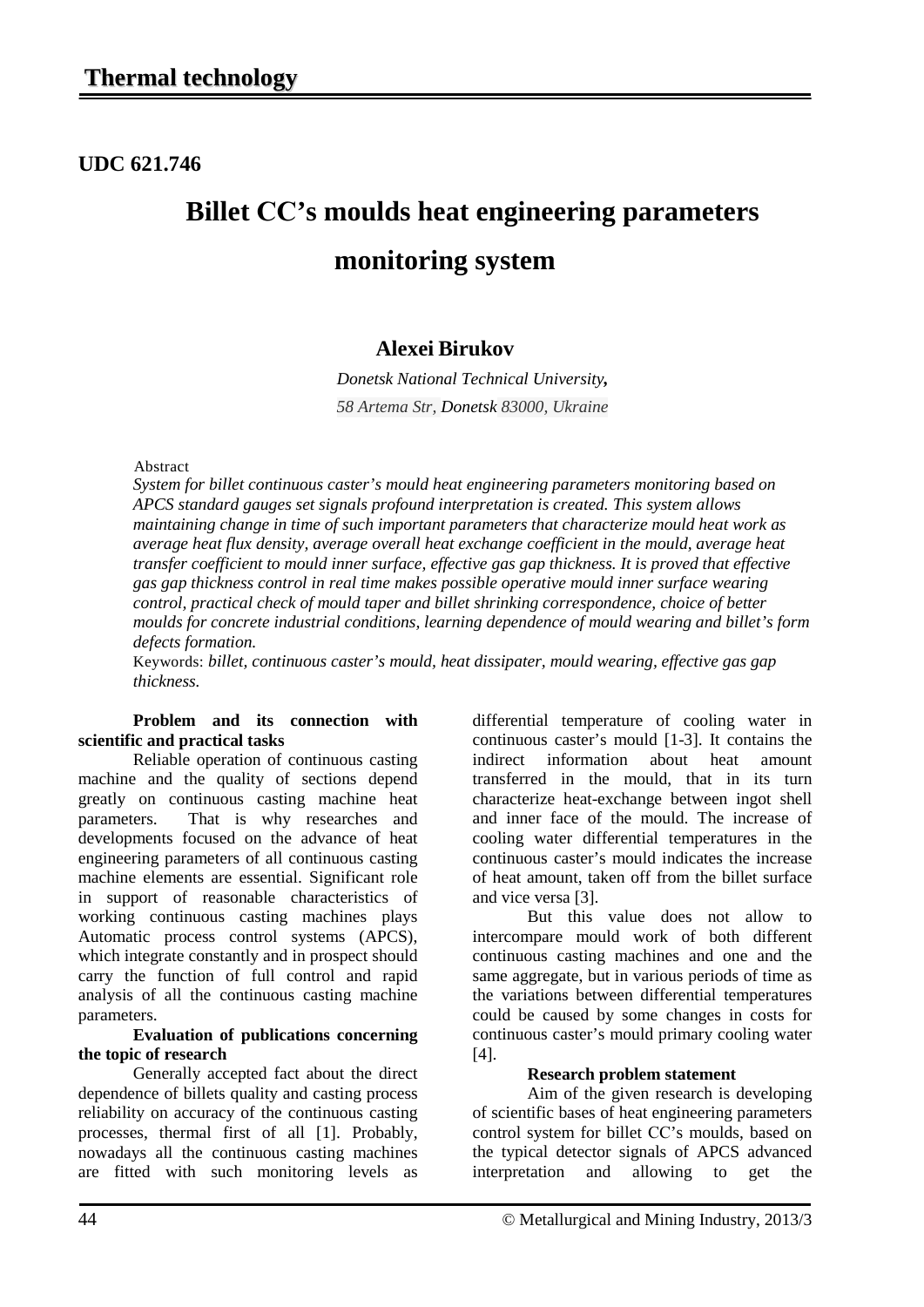information, upon which the comparison of thermal performance of different moulds and

#### **Presentation of material and results**

In continuous caster's mould the heat from melted steel is transferred to cooling water



For the adequate comparison of moulds thermal performance can be used the values not depending on primary water flow. In the role of such values it makes sense to use heat flow average density from the surface of billet in the mould  $(q)$ , heat-transfer coefficient average value in the mould  $(k)$ , average ratio of heat transfer from billet shell to inner surface of the mould tube  $(\overline{\alpha})$ , effective gas gap thickness  $(\delta_{\text{eff}})$ . Methodology of these values determination is given below.

The value of average density may be determined from the equation of the mould average temperature balance:

$$
G \cdot c \cdot \Delta t = q \cdot F,\tag{1}
$$

where  $G -$  bulk water flow through the mould, kg/sec;

c – water heating capacity J/(kg⋅Cal);

∆*t* - differential temperature of cooling water in the mould, C;

 $F$  – the billet and mould contact surface,  $M^2$ 

According to the heat-transfer law the average density of heat flow mat be expressed as

$$
\overline{\mathbf{q}} = \overline{\mathbf{k}} \cdot (\mathbf{t}_{\mathbf{s}} - \mathbf{t}_{\mathbf{w}}^{\text{av}}), \tag{2}
$$

their reasonable design factors and operational parameters specification are possible.

through the placed in series range of thermal resistances  $\overline{5}$  (fig.1).

 $t_m$ ,  $t_s$ ,  $t_{sur}$ ,  $t_1$ ,  $t_2$ ,  $t_w$  – temperatures of melted steel. solidus, outside surface of metal shell, inside temperature of mould wall, outside temperature of mould wall and the temperature of cooling water, C. ξ - thickness of metal shell, m

 $\delta_{\varphi}$ ,  $\delta_{\rm w}$  - thickness of gas gap, thickness of mould wall

**Figure 1** Mould heat transmission scheme from melted metal to cooling water

where  $t_s$  solidus temperature for pouring steel grade, C;

 $t_w^{av}$  – average temperature of cooling water in the mould.

As in the function of heat transmission moving force in the expression (2) the differential temperature from solidus to the average temperature of cooling water is taken, *k* value acts as "conduction" of thermal chain, including thermal resistance to heat transferring through solid shell, gas gap, mould liner wall and from its outside surface to cooling water.

Having determined the average density of heat flow from the billet surface in the mould, one can find the average value of heat-transfer coefficient in the mould from the heat-balance equation:

$$
\overline{\mathbf{k}} = \frac{\mathbf{q}}{\mathbf{t}_{\mathrm{s}} - \mathbf{t}_{\mathrm{w}}^{\mathrm{av}}}.
$$

Using with some dependence allowances, true for steady-state heat transfer, one may state the dependence of heat transmission average ratio in the mould on all the thermal resistances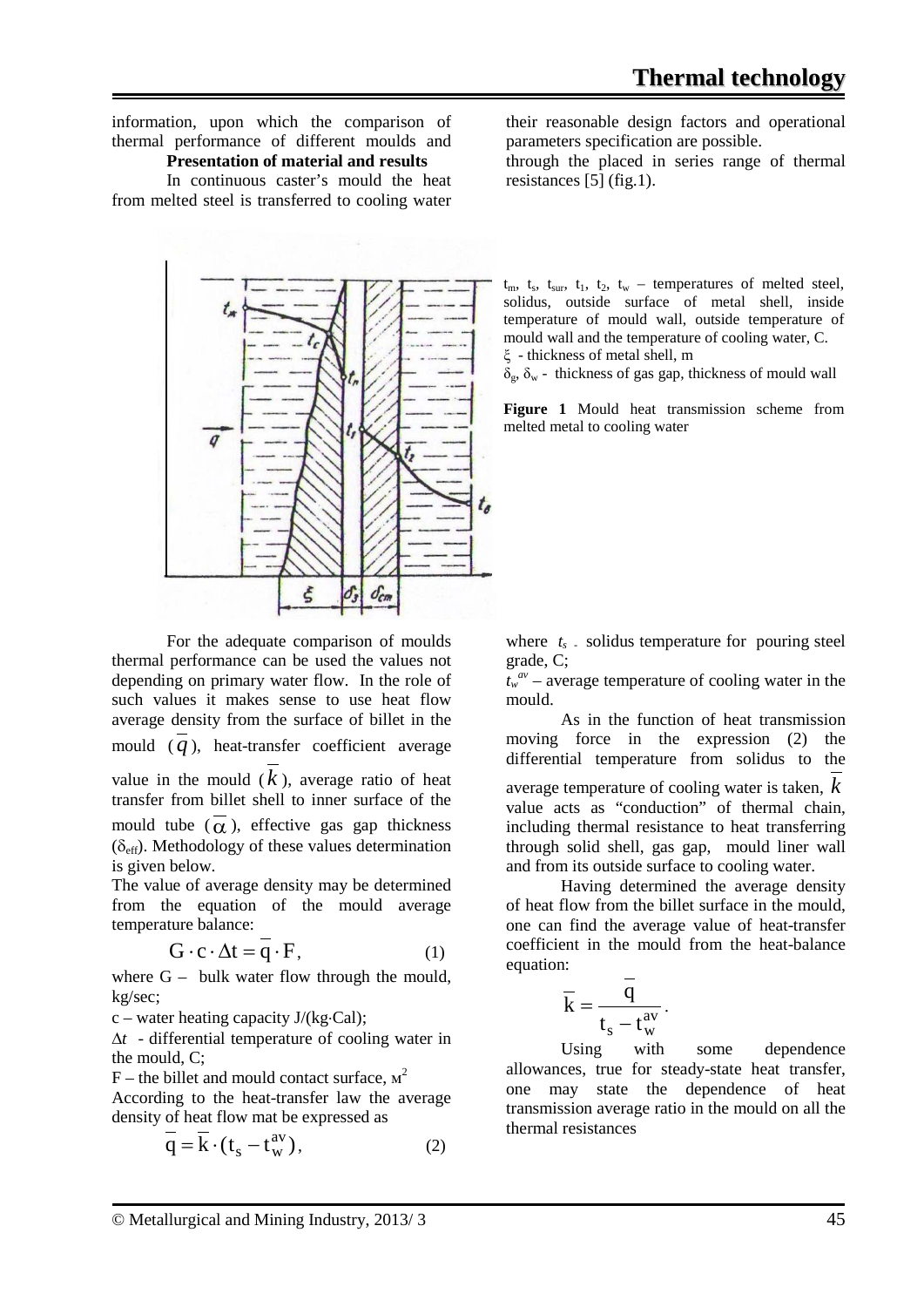$$
\overline{k} = \frac{1}{\frac{1}{\alpha_w} + \frac{\delta_m}{\lambda_m} + \frac{1}{\overline{\alpha}} + \frac{\overline{\delta_{sh}}}{\lambda_{sh}}},
$$
(3)

where  $\alpha_w$  - heat-transfer coefficient from the outer surface of the mould tube to the water  $(W/m^2 \text{-Cal})$ ;

 $\delta_{\rm m}$  – mould tube wall thickness, m;

 $\lambda_{\rm m}$  - thermal conductivity of the mould tube material, (W/m⋅Cal);

 $\delta_{sh}$  - the average thickness of metal shell in the mould, m;

 $\lambda_{\rm sh}$  - heat conduction coefficient of the billet shell at its integral temperature, (W/m⋅Cal).

With the help of equation (3) one can calculate the average heat transfer coefficient from billet shell to inner surface of mould tube:

$$
\overline{\alpha} = \frac{1}{\frac{1}{\overline{k}} - \frac{1}{\alpha_w} - \frac{\delta_m}{\lambda_m} - \frac{\overline{\delta_{sh}}}{\lambda_{sh}}}.
$$
(4)

This value contains integrated information about thermal-mechanical processes proceeding in the mould. The analysis of its values for moulds of different degrees of taper allows to specify the concept of heat exchange in the mould. As the value  $\alpha$  is known, it is possible to determine the value of effective thickness of gas gap between billet shell and the inner surface of mould tube  $(\delta_{\text{eff}})$ . Once while usage of gas gap effective thickness value for studying of heat exchange in the mould is supposed that heat flow from the billet surface is formed according to two mechanisms: radiating and heat conduction through a gas gap, than we have the following formula:

$$
\delta_{\text{eff}} = \frac{\lambda_s}{\left(\overline{\alpha} - \alpha_r\right)},\tag{5}
$$

where  $\lambda_{3}$ - gas space heat conduction, W/(m∙Cal);

 $\alpha_r$  - radiation coefficient from the billet shell to inner surface of mould tube,  $W/(m^2 \text{Cal})$ .

The  $\alpha_r$  value is calculated on the basis of the known dependence describing radiant heat exchange:

$$
\alpha_r = \frac{C_s \cdot \left[ \left( \frac{T_s}{100} \right)^4 - \left( \frac{T_{st}}{100} \right)^4 \right]}{T_s - T_{st}}, \quad (6)
$$

where  $T_s$  - temperature of the billet surface, K;

 $T_{st}$  – temperature of the inner mould tube surface, K (temperature of steel);

 $C_{\varphi}$  – the given coefficient of radiating while radiant heat exchange between billet surface and inner mould tube surface.

The values  $T_s$  and  $T_{st}$  can be determined with rather small accuracy on the basis of dependences that are true for steady-state heat transfer through the range of placed in series thermal resistances:

$$
T_s = t_w^{av} + \overline{q} \cdot \left(\frac{1}{\alpha_w} + \frac{\delta_m}{\lambda_m} + \frac{1}{\overline{\alpha}}\right) + 273;
$$
  
\n
$$
T_{st} = t_w^{av} + \overline{q} \cdot \left(\frac{1}{\alpha_w} + \frac{\delta_m}{\lambda_m}\right) + 273.
$$
 (7)

One may conclude that on the basis of analysis of the given dependences (1-7) under APCS in real-time mode the changes of all values  $\overline{q}$ ,  $\overline{k}$ ,  $\overline{\alpha}$ ,  $\delta_{\text{eff}}$  may be determined, depending on such parameters as differential temperature of cooling water in the mould, usage of primary water, thermal and physical characteristics of the poured steel, geometrical parameters of the mould tube (Figure2).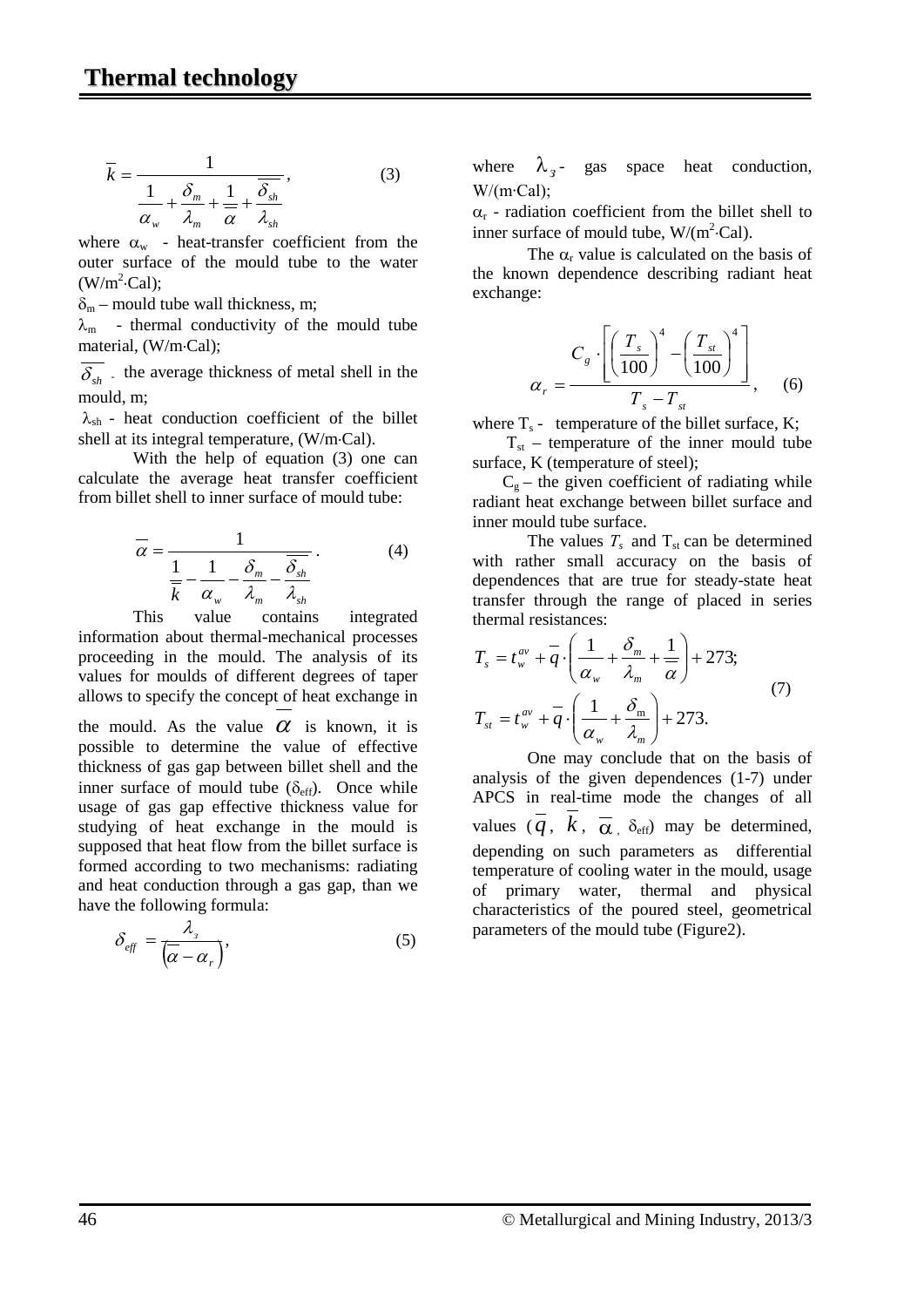

**Figure 2** The scheme of data accessing about values changing, giving the profound presentation about thermal process proceeding in the mould in real-time mode.

The example of determination of dependence effective thickness of gas gap on the differential temperature of cooling water in the mould with the help of proposed calculated dependences for the following initial data ( billet 130х130 mm, usage of primary water 30kg/s, mould tube material is copper, mould tube wall thickness 0,01 m) is given in the fig. 3.

Monitoring of value of gas gap effective thickness in real-time mode with the help of APCS allows the following:

- operational control of mould tube interface wear on the basis of changing analysis at time of the value  $\delta_{\text{eff}}$ ;



**Figure 3** Dependence of the value of effective gas gap thickness on differential temperature of the cooling water in the mould

- practical checking of correspondence of mould degree of taper to the billet shrinking-off on the basis of average level comparison  $\delta_{\text{eff}}$  for concrete combinations of the mould sections and steel grades with optimal values of gas gap

effective thickness, determined while practical studies;

- choice of the best moulds for the concrete manufacturing conditions on the basis of analysis of corresponding data files about average value of effective gas gap wall thickness;

- estimating of relationships between mould tube wear and defect formation of rhombic form. It is achieved by cooperative data processing about heat and speed rates of steel pouring, grades of steel, moulds taper, corresponding them effective gas gap thickness and data on the billet of rhombic form with the help of mathematical statistics device.

**Conclusions and the follow-up study perspective view.**

In this work the billet СС's moulds heat engineering parameters monitoring system is created, based on the deepened interpretation of typical detector signals of APCS due to their usage as argument in specifically developed dependences.

The given system fixes change in parameters time, which allows to compare the values of thermal performance of different moulds and estimate the operational efficiency: the average density of heat flow, the average coefficients of heat transmission in the mould and heat transmission to the inner surface of the mould, effective gas gap thickness.

It is shown that control of the effective gas gap thickness value in real-time mode makes it possible to monitor the wear of mould tube inner surface, checking of the correspondence of